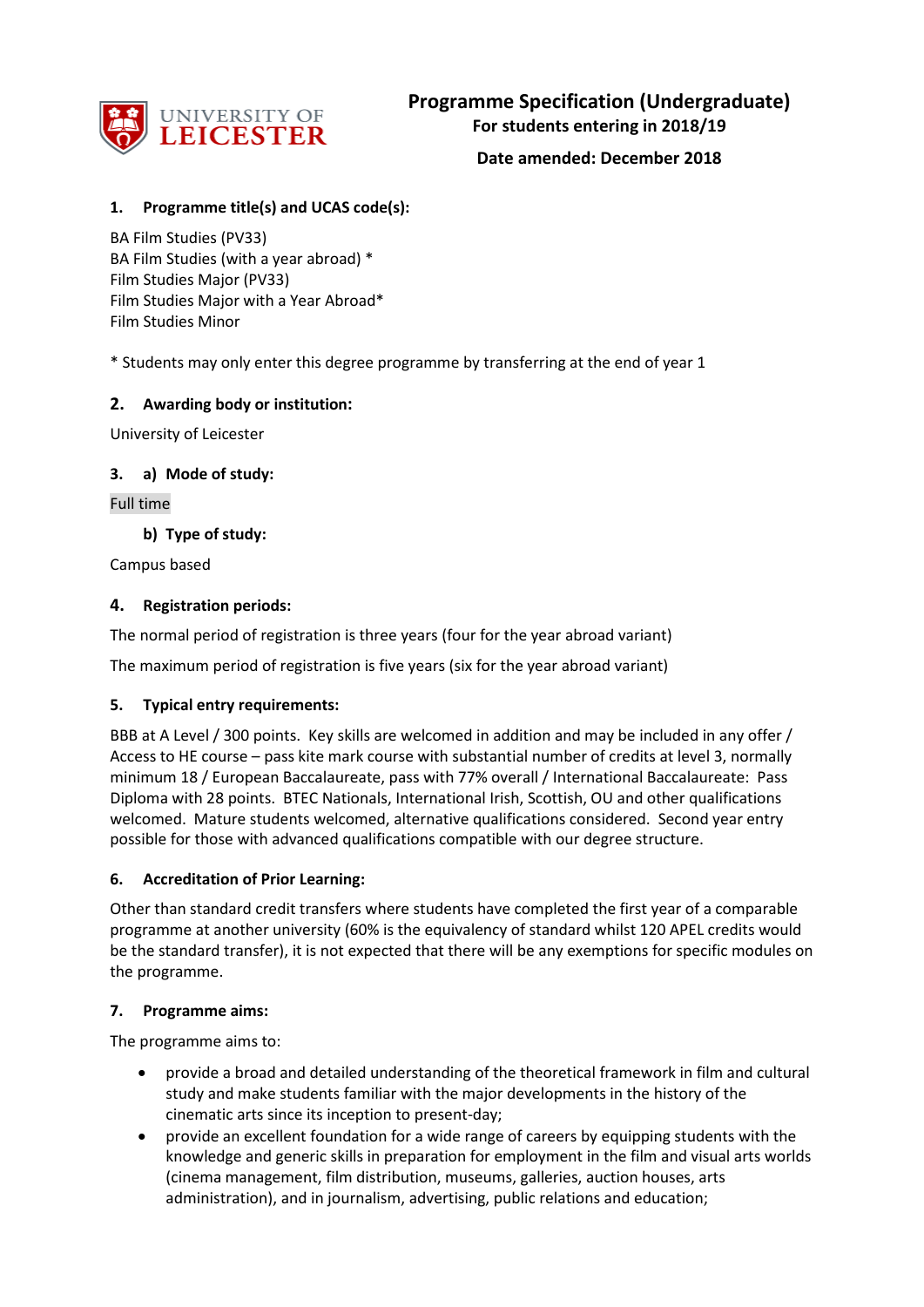- enable students to develop independent learning skills;
- promote flexibility of thought, encourage intellectual initiative and develop visual skills;
- stimulate intellectual development and develop powers of critical analysis, written communication skills and presentational skills;
- provide stimuli and the skills of research, analysis and presentation necessary for further study at postgraduate level where appropriate;
- provide opportunities to learn and understand the history of cinematic art in a research environment;
	- *(For Year Abroad Students*
- to enable students to develop and broaden their learning experience in Film Studies by studying at a non-UK, European University;
- to enable students to develop their linguistic abilities, by attending lectures and classes and completing assessment in the native language of a non-UK, European University;
- to enable students to enrich their all-round educational and personal development by studying at a non-UK, European University.

## **8. Reference points used to inform the programme specification:**

- QAA Benchmarking Statement for Communication, Media, Film and Cultural Studies:
- [http://www.qaa.ac.uk/en/Publications/Documents/SBS-Communication-Media-Film-and-](http://www.qaa.ac.uk/en/Publications/Documents/SBS-Communication-Media-Film-and-Cultural-Studies-16.pdf)[Cultural-Studies-16.pdf](http://www.qaa.ac.uk/en/Publications/Documents/SBS-Communication-Media-Film-and-Cultural-Studies-16.pdf)
- University of Leicester Learning Strategy
- QAA Framework for Higher Education Qualifications (FHEQ): [http://www.qaa.ac.uk/en/Publications/Documents/Framework-Higher-Education-](http://www.qaa.ac.uk/en/Publications/Documents/Framework-Higher-Education-Qualifications-08.pdf)[Qualifications-08.pdf](http://www.qaa.ac.uk/en/Publications/Documents/Framework-Higher-Education-Qualifications-08.pdf)
- University of Leicester Periodic Developmental Review Report
- External Examiners' reports (annual)

## **9. Programme Outcomes:**

Film Studies BA

| <b>Intended Learning</b>                                                                                       | <b>Teaching and Learning Methods</b>                                                                                                                                                                 | <b>How Demonstrated?</b>                                                                        |
|----------------------------------------------------------------------------------------------------------------|------------------------------------------------------------------------------------------------------------------------------------------------------------------------------------------------------|-------------------------------------------------------------------------------------------------|
| <b>Outcomes</b>                                                                                                |                                                                                                                                                                                                      |                                                                                                 |
|                                                                                                                | (a) Discipline specific knowledge and competencies                                                                                                                                                   |                                                                                                 |
| (i) Mastery of an appropriate body of knowledge                                                                |                                                                                                                                                                                                      |                                                                                                 |
| Demonstrate mastery of an<br>appropriate body of cinematic<br>material from different periods<br>and cultures. | Lectures, screenings, seminars,<br>tutorials, directed reading,<br>independent research, viewing of<br>selected cinematic texts, resource-<br>based learning, visits to archives and<br>exhibitions. | Essays, , , dissertation, seminar<br>presentations, contributions to<br>discussions, tutorials. |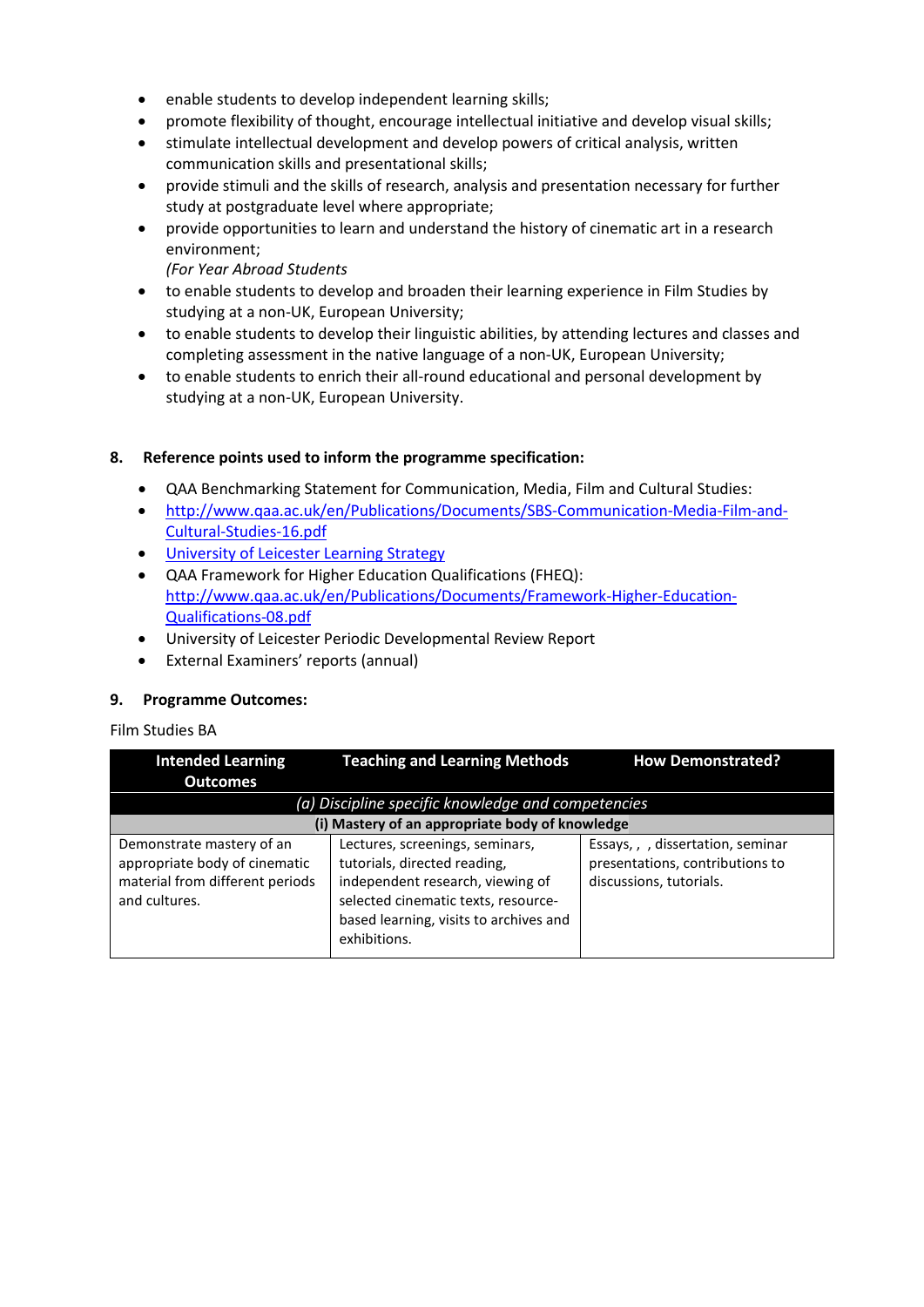| <b>Intended Learning</b><br><b>Outcomes</b>                                                                                                                                                                                                                                                                                                                                                                                                   | <b>Teaching and Learning Methods</b>                                                                                                                   | <b>How Demonstrated?</b>                                                                                                                                                        |
|-----------------------------------------------------------------------------------------------------------------------------------------------------------------------------------------------------------------------------------------------------------------------------------------------------------------------------------------------------------------------------------------------------------------------------------------------|--------------------------------------------------------------------------------------------------------------------------------------------------------|---------------------------------------------------------------------------------------------------------------------------------------------------------------------------------|
|                                                                                                                                                                                                                                                                                                                                                                                                                                               | (ii) Understanding and application of key concepts and techniques                                                                                      |                                                                                                                                                                                 |
| Demonstrate a broad<br>understanding of<br>transformations in media, style<br>and subject matter in moving-<br>image culture, film theory and<br>history.                                                                                                                                                                                                                                                                                     | Lectures, screenings, tutorials,<br>seminars, directed reading and<br>viewing, and independent research.                                               | Essays,, dissertation, seminar<br>presentations, sequence analysis,<br>contributions to seminars,<br>independent research exercises, film<br>production exercise.               |
| Demonstrate a variety of<br>approaches to understanding,<br>constructing and interpreting<br>film and other screen media<br>texts.                                                                                                                                                                                                                                                                                                            |                                                                                                                                                        |                                                                                                                                                                                 |
| Demonstrate an understanding<br>of different approaches to film,<br>including aesthetic,<br>technological, institutional and<br>economic histories.                                                                                                                                                                                                                                                                                           |                                                                                                                                                        |                                                                                                                                                                                 |
|                                                                                                                                                                                                                                                                                                                                                                                                                                               | (iii) Critical analysis of key issues                                                                                                                  |                                                                                                                                                                                 |
| Demonstrate knowledge of a<br>range of theoretical approaches<br>relevant to the discipline.<br>Be able to analyse the cultural<br>significance of various<br>cinematic and other screen<br>media texts through the<br>assessment of continuity and<br>change over extended time<br>spans.<br>Reflect critically on the nature<br>of film studies as a discipline.<br>Be able to think relationally<br>between film and other visual<br>arts. | Lectures, screenings, tutorials,<br>seminars, directed reading and<br>viewing, independent research,<br>including internet research, cinema<br>visits. | Essays, dissertation, seminar<br>presentations, contributions to<br>seminars, independent research<br>exercises, film production exercise,<br>book reviews, web-based projects. |
|                                                                                                                                                                                                                                                                                                                                                                                                                                               | (iv) Clear and concise presentation of material                                                                                                        |                                                                                                                                                                                 |
| Present on a variety of themes<br>in the context of film studies,<br>discuss issues and develop<br>arguments in a variety of<br>written and oral forms.                                                                                                                                                                                                                                                                                       | Tutorials, screenings, seminars,<br>directed reading and viewing,<br>independent research.                                                             | Essays, seminar presentations, film<br>reviews,, abstracts, formative<br>assignment plans, web-based<br>projects.                                                               |
| (v) Critical appraisal of evidence with appropriate insight                                                                                                                                                                                                                                                                                                                                                                                   |                                                                                                                                                        |                                                                                                                                                                                 |
| Develop and sustain arguments<br>using the range of theories<br>available to film studies,<br>formulating appropriate<br>questions and utilising<br>evidence.                                                                                                                                                                                                                                                                                 | Lectures, seminars, directed reading,<br>tutorials, independent research.                                                                              | Essays,, dissertation, seminar<br>presentations, contributions to<br>seminars, independent research<br>exercises, annotated bibliography.                                       |
| Read, analyse and reflect<br>critically and contextually upon<br>cinematic texts and other<br>source material.                                                                                                                                                                                                                                                                                                                                |                                                                                                                                                        |                                                                                                                                                                                 |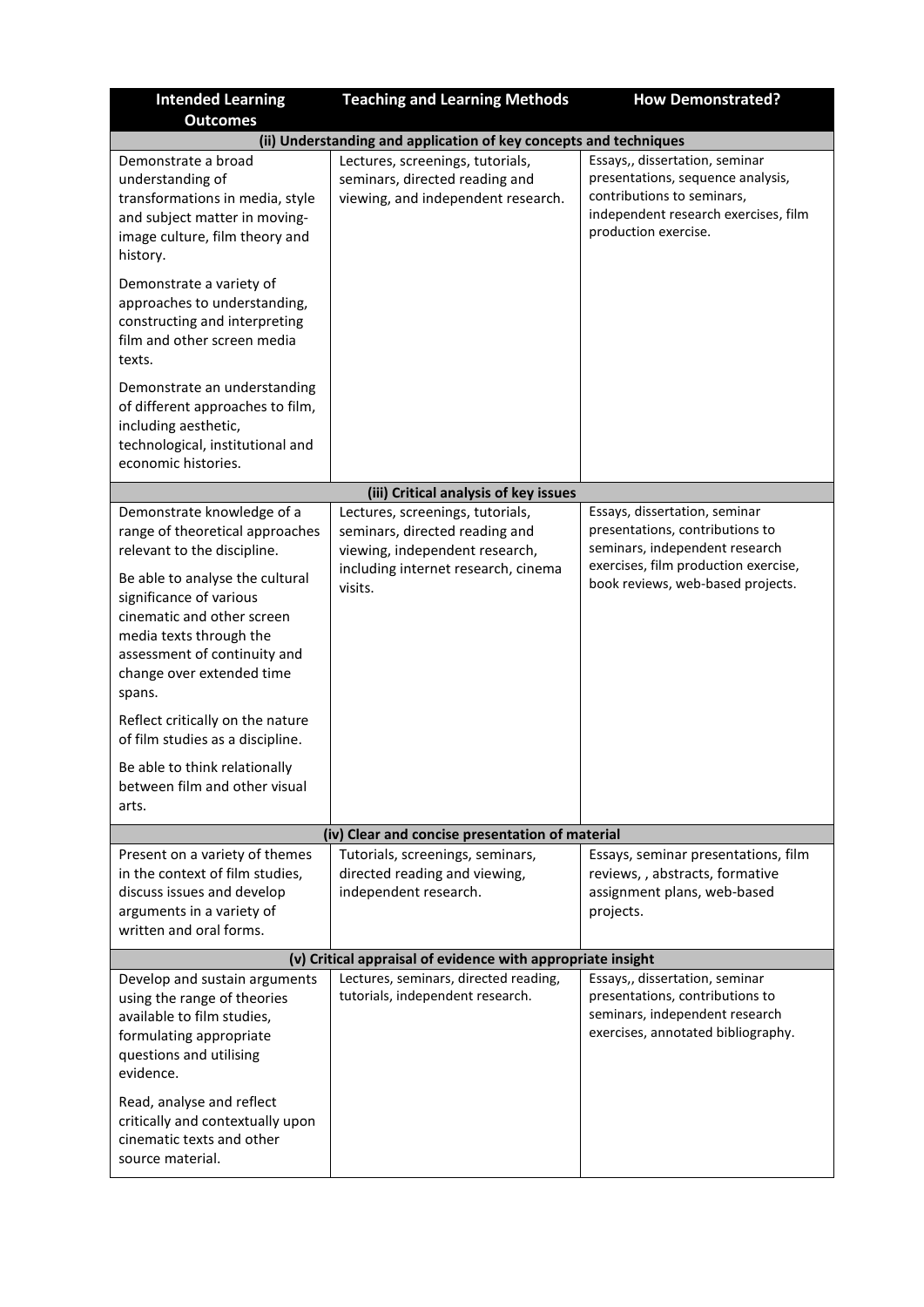| <b>Intended Learning</b>                                                                                                                                                                                                                                               | <b>Teaching and Learning Methods</b>                                                                                                                                                                                                                                                                | <b>How Demonstrated?</b>                                                                                                                                      |
|------------------------------------------------------------------------------------------------------------------------------------------------------------------------------------------------------------------------------------------------------------------------|-----------------------------------------------------------------------------------------------------------------------------------------------------------------------------------------------------------------------------------------------------------------------------------------------------|---------------------------------------------------------------------------------------------------------------------------------------------------------------|
| <b>Outcomes</b>                                                                                                                                                                                                                                                        |                                                                                                                                                                                                                                                                                                     |                                                                                                                                                               |
| Design, research and present a<br>sustained and independently<br>conceived piece of writing on<br>film studies issues.<br>Ability to interpret audio-visual<br>imagery in its appropriate socio-<br>political and cultural content.<br>Develop basic filmmaking skills | (vi) Other discipline specific competencies<br>Research methodology classes,<br>independent research, screenings,<br>skills sessions and workshops.<br>Tutorials, seminars, directed reading<br>and viewing, independent research<br>and screenings. External visits to<br>archives and exhibitions | Independent research projects, film<br>reviews, dissertation.<br>Essays, film reviews, seminar<br>presentations,, tutorials,<br>contributions to discussions. |
| including planning, filming and<br>editing.                                                                                                                                                                                                                            |                                                                                                                                                                                                                                                                                                     |                                                                                                                                                               |
|                                                                                                                                                                                                                                                                        | (b) Transferable skills                                                                                                                                                                                                                                                                             |                                                                                                                                                               |
|                                                                                                                                                                                                                                                                        | (i) Oral communication                                                                                                                                                                                                                                                                              |                                                                                                                                                               |
| Demonstrate clarity, fluency<br>and coherence in all expression<br>of issues related to the study of<br>film.                                                                                                                                                          | Workshops, seminars, tutorials.                                                                                                                                                                                                                                                                     | Seminar presentations - including both<br>individual and group work.                                                                                          |
| Participate effectively in group<br>discussions related to film<br>analysis.                                                                                                                                                                                           |                                                                                                                                                                                                                                                                                                     |                                                                                                                                                               |
|                                                                                                                                                                                                                                                                        | (ii) Written communication                                                                                                                                                                                                                                                                          |                                                                                                                                                               |
| Develop, sustain and<br>substantiate key arguments in<br>the range of film studies in a<br>literary form.                                                                                                                                                              | Workshops, seminars, tutorials.                                                                                                                                                                                                                                                                     | Essays, dissertation, annotated<br>bibliographies, book reviews, sequence<br>analysis, web-based exercises.                                                   |
| Demonstrate clarity, fluency<br>and coherence in written<br>expression of issues related to<br>the analysis of film.                                                                                                                                                   |                                                                                                                                                                                                                                                                                                     |                                                                                                                                                               |
|                                                                                                                                                                                                                                                                        | (iii) Information technology                                                                                                                                                                                                                                                                        |                                                                                                                                                               |
| Use IT to effectively support<br>their studies, including using IT<br>for filmographic, bibliographic<br>and archive searches, data<br>analysis and written/visual<br>presentation of evidence.<br>Create an effective web page<br>for a film/art event.               | Induction programme and discipline<br>specific instruction. Year one<br>tutorials and workshops on web<br>design. Use of Blackboard VLE,<br>research assignments including IT<br>research element.                                                                                                  | Essays,, dissertations, independent<br>research projects. Group website and<br>individual web-based projects                                                  |
|                                                                                                                                                                                                                                                                        | (iv) Numeracy                                                                                                                                                                                                                                                                                       |                                                                                                                                                               |
| Understanding issues of film<br>audiences, industry, financing<br>and business.<br>Ability to compose an event<br>budget.                                                                                                                                              | Seminars, tutorials discussing<br>audience figures and the cinematic<br>art as business in financial terms.<br>Business proposal tutorials and<br>workshop.                                                                                                                                         | Essays, dissertation, independent<br>research projects.<br>Event proposal                                                                                     |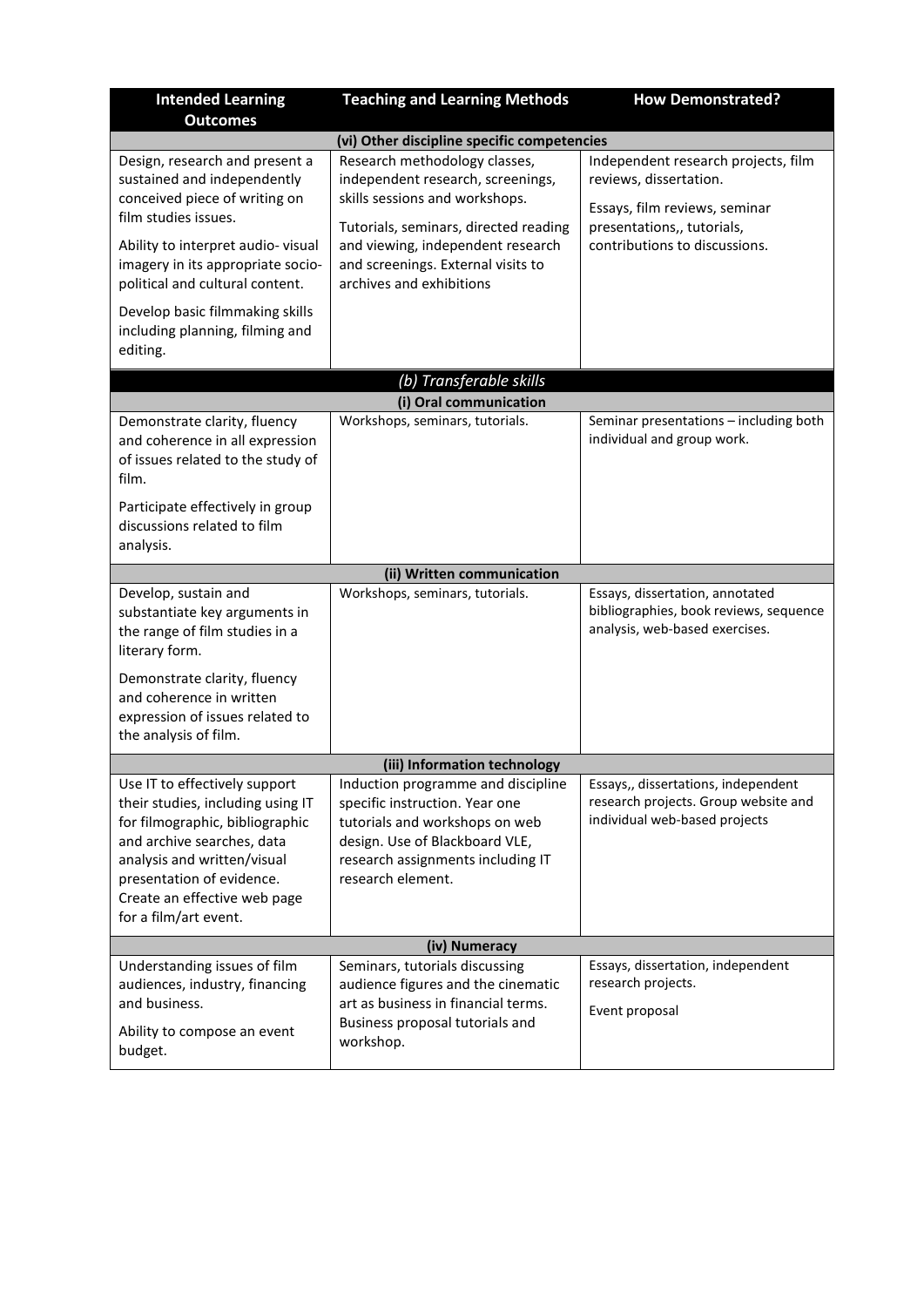| <b>Intended Learning</b>                                                                                                                                                                                 | <b>Teaching and Learning Methods</b>                                                                        | <b>How Demonstrated?</b>                                                                     |
|----------------------------------------------------------------------------------------------------------------------------------------------------------------------------------------------------------|-------------------------------------------------------------------------------------------------------------|----------------------------------------------------------------------------------------------|
| <b>Outcomes</b>                                                                                                                                                                                          |                                                                                                             |                                                                                              |
|                                                                                                                                                                                                          | (v) Team working                                                                                            |                                                                                              |
| Ability to work in groups and to<br>develop skills in group<br>management, leadership and<br>peer responsibility.                                                                                        | Seminars, practical exercises - e.g.<br>Film Production and Film and Art<br>modules.                        | Group presentations,<br>Film and art event proposal and<br>website.                          |
| Work as a team to devise an<br>event proposal and design a<br>website.                                                                                                                                   |                                                                                                             | Video project.                                                                               |
| Work as a team to produce a<br>short video                                                                                                                                                               |                                                                                                             |                                                                                              |
|                                                                                                                                                                                                          | (vi) Problem solving                                                                                        |                                                                                              |
| Identify and address problems<br>in the range of film studies<br>employing contemporary<br>sources and secondary<br>literature.                                                                          | Lectures, seminars, directed reading,<br>workshops, tutorials, team exercises,<br>film production exercise. | Essays, dissertation, film production<br>exercise, seminar presentations, group<br>projects. |
|                                                                                                                                                                                                          | (vii) Information handling                                                                                  |                                                                                              |
| Gather and deploy evidence<br>and data to find, retrieve, sort<br>and exchange information.                                                                                                              | Tutorials, seminars, directed<br>reading, independent research, skills<br>sessions and workshops.           | Essays, independent research<br>projects.                                                    |
| Identify and discuss processes<br>of film production,<br>consumption and reception                                                                                                                       |                                                                                                             |                                                                                              |
|                                                                                                                                                                                                          | (viii) Skills for lifelong learning                                                                         |                                                                                              |
| Demonstrate intellectual<br>independence through the<br>setting of research tasks and<br>solving problems related to film<br>studies.                                                                    | Tutorials, seminars, directed<br>reading, independent research,<br>including online research skills.        | Demonstrated throughout the<br>programme in all components.                                  |
| Demonstrate visual and critical<br>awareness, deliver powerful<br>and well-illustrated<br>presentations, demonstrate<br>computer skills, prioritise and<br>organise tasks, work together<br>with others. |                                                                                                             |                                                                                              |
| Prepare for personal education<br>and career development.                                                                                                                                                |                                                                                                             |                                                                                              |

# **Film Studies Major**

| <b>Intended Learning</b>                                                                                       | <b>Teaching and Learning Methods</b>                                                                                                                                                                 | <b>How Demonstrated?</b>                                                                    |  |
|----------------------------------------------------------------------------------------------------------------|------------------------------------------------------------------------------------------------------------------------------------------------------------------------------------------------------|---------------------------------------------------------------------------------------------|--|
| <b>Outcomes</b>                                                                                                |                                                                                                                                                                                                      |                                                                                             |  |
|                                                                                                                | (a) Discipline specific knowledge and competencies                                                                                                                                                   |                                                                                             |  |
|                                                                                                                | (i) Mastery of an appropriate body of knowledge                                                                                                                                                      |                                                                                             |  |
| Demonstrate mastery of an<br>appropriate body of cinematic<br>material from different periods<br>and cultures. | Lectures, screenings, seminars,<br>tutorials, directed reading,<br>independent research, viewing of<br>selected cinematic texts, resource-<br>based learning, visits to archives and<br>exhibitions. | Essays, dissertation, seminar<br>presentations, contributions to<br>discussions, tutorials. |  |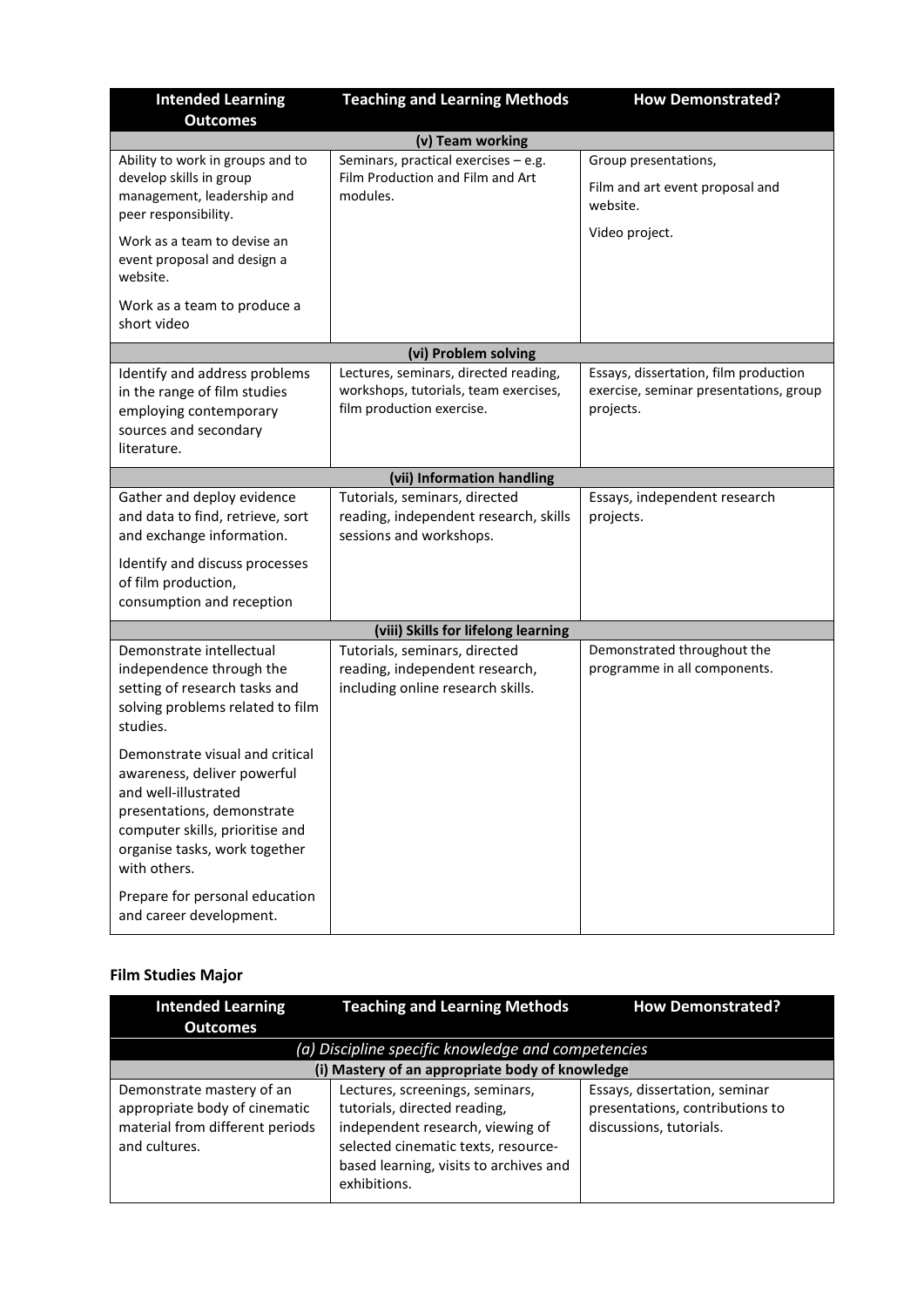| <b>Intended Learning</b>                                                                                                                                                                                                                                                                                                                                                                                                                      | <b>Teaching and Learning Methods</b>                                                                                                                   | <b>How Demonstrated?</b>                                                                                                                                                        |
|-----------------------------------------------------------------------------------------------------------------------------------------------------------------------------------------------------------------------------------------------------------------------------------------------------------------------------------------------------------------------------------------------------------------------------------------------|--------------------------------------------------------------------------------------------------------------------------------------------------------|---------------------------------------------------------------------------------------------------------------------------------------------------------------------------------|
| <b>Outcomes</b>                                                                                                                                                                                                                                                                                                                                                                                                                               |                                                                                                                                                        |                                                                                                                                                                                 |
|                                                                                                                                                                                                                                                                                                                                                                                                                                               | (ii) Understanding and application of key concepts and techniques                                                                                      | Essays,, dissertation, seminar                                                                                                                                                  |
| Demonstrate a broad<br>understanding of<br>transformations in media, style<br>and subject matter in moving-<br>image culture, film theory and<br>history.                                                                                                                                                                                                                                                                                     | Lectures, screenings, tutorials,<br>seminars, directed reading and<br>viewing, independent research,<br>including internet research, cinema<br>visits. | presentations, sequence analysis,<br>contributions to seminars,<br>independent research exercises, film<br>production exercise.                                                 |
| Demonstrate a variety of<br>approaches to understanding,<br>constructing and interpreting<br>film and other screen media<br>texts.                                                                                                                                                                                                                                                                                                            |                                                                                                                                                        |                                                                                                                                                                                 |
| Demonstrate an understanding<br>of different approaches to film,<br>including aesthetic,<br>technological, institutional and<br>economic histories.                                                                                                                                                                                                                                                                                           |                                                                                                                                                        |                                                                                                                                                                                 |
|                                                                                                                                                                                                                                                                                                                                                                                                                                               | (iii) Critical analysis of key issues                                                                                                                  |                                                                                                                                                                                 |
| Demonstrate knowledge of a<br>range of theoretical approaches<br>relevant to the discipline.<br>Be able to analyse the cultural<br>significance of various<br>cinematic and other screen<br>media texts through the<br>assessment of continuity and<br>change over extended time<br>spans.<br>Reflect critically on the nature<br>of film studies as a discipline.<br>Be able to think relationally<br>between film and other visual<br>arts. | Lectures, screenings, tutorials,<br>seminars, directed reading and<br>viewing, independent research,<br>including internet research, cinema<br>visits. | Essays, dissertation, seminar<br>presentations, contributions to<br>seminars, independent research<br>exercises, film production exercise,<br>book reviews, web-based projects. |
|                                                                                                                                                                                                                                                                                                                                                                                                                                               | (iv) Clear and concise presentation of material                                                                                                        |                                                                                                                                                                                 |
| Present on a variety of themes<br>in the context of film studies,<br>discuss issues and develop<br>arguments in a variety of<br>written and oral forms.                                                                                                                                                                                                                                                                                       | Tutorials, screenings, seminars,<br>directed reading and viewing,<br>independent research.                                                             | Essays, seminar presentations, film<br>reviews, abstracts, formative<br>assignment plans, web-based<br>projects.                                                                |
| (v) Critical appraisal of evidence with appropriate insight                                                                                                                                                                                                                                                                                                                                                                                   |                                                                                                                                                        |                                                                                                                                                                                 |
| Develop and sustain arguments<br>using the range of theories<br>available to film studies,<br>formulating appropriate<br>questions and utilising<br>evidence.                                                                                                                                                                                                                                                                                 | Lectures, seminars, directed reading,<br>tutorials, independent research.                                                                              | Essays, dissertation, seminar<br>presentations, contributions to<br>seminars, independent research<br>exercises, annotated bibliography.                                        |
| Read, analyse and reflect<br>critically and contextually upon<br>cinematic texts and other<br>source material.                                                                                                                                                                                                                                                                                                                                |                                                                                                                                                        |                                                                                                                                                                                 |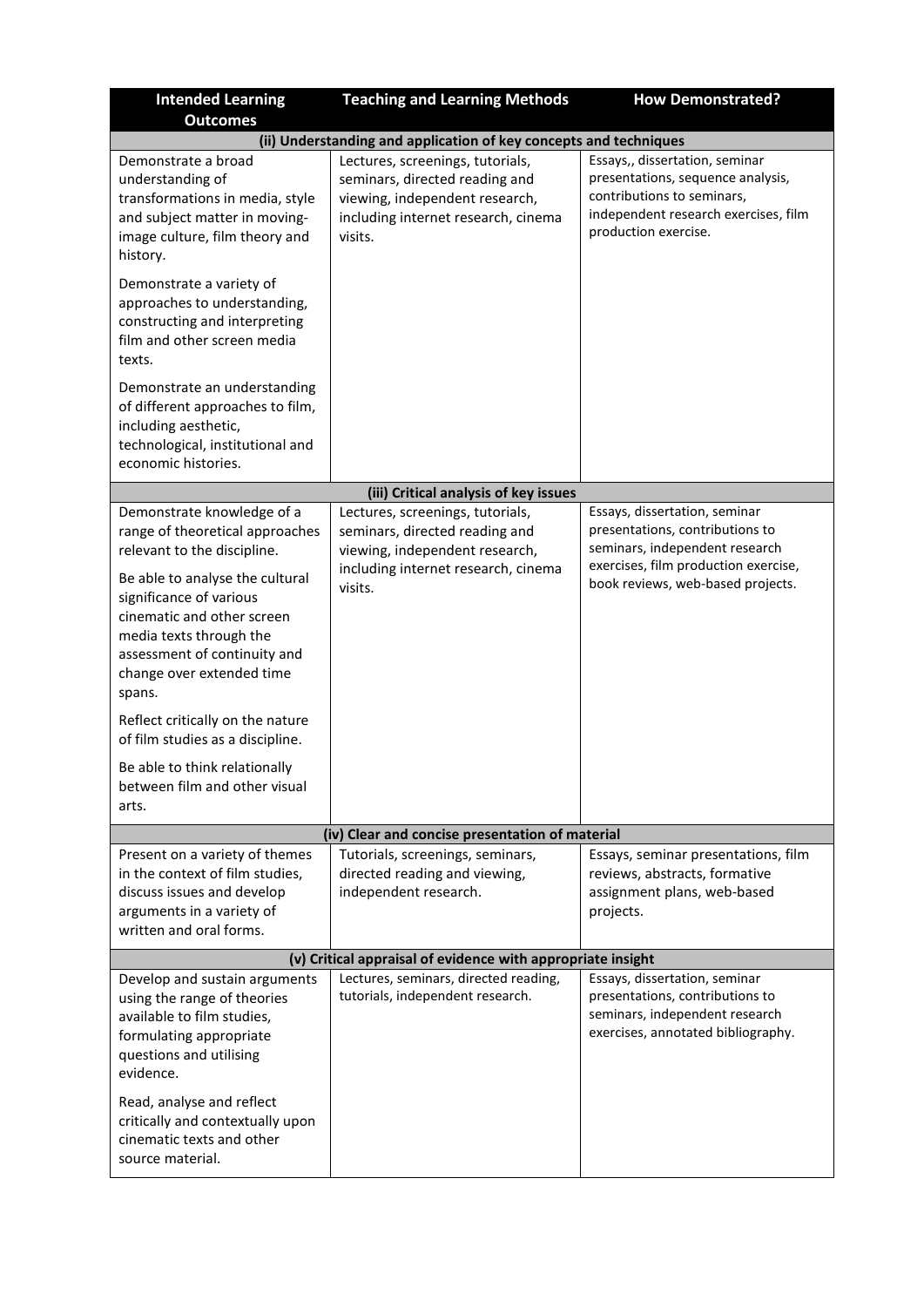| <b>Intended Learning</b>                                                                                                                                                                                                                                               | <b>Teaching and Learning Methods</b>                                                                                                                                                                                                                  | <b>How Demonstrated?</b>                                                                                                                                     |
|------------------------------------------------------------------------------------------------------------------------------------------------------------------------------------------------------------------------------------------------------------------------|-------------------------------------------------------------------------------------------------------------------------------------------------------------------------------------------------------------------------------------------------------|--------------------------------------------------------------------------------------------------------------------------------------------------------------|
| <b>Outcomes</b>                                                                                                                                                                                                                                                        | (vi) Other discipline specific competencies                                                                                                                                                                                                           |                                                                                                                                                              |
| Design, research and present a<br>sustained and independently<br>conceived piece of writing on<br>film studies issues.<br>Ability to interpret audio-visual<br>imagery in its appropriate socio-<br>political and cultural content.<br>Develop basic filmmaking skills | Research methodology classes,<br>independent research, screenings,<br>skills sessions and workshops.<br>Tutorials, seminars, directed reading<br>and viewing, independent research<br>and screenings. External visits to<br>archives and exhibitions. | Independent research projects, film<br>reviews, dissertation.<br>Essays, film reviews, seminar<br>presentations, tutorials,<br>contributions to discussions. |
| including planning, filming and<br>editing.                                                                                                                                                                                                                            |                                                                                                                                                                                                                                                       |                                                                                                                                                              |
|                                                                                                                                                                                                                                                                        | (b) Transferable skills                                                                                                                                                                                                                               |                                                                                                                                                              |
|                                                                                                                                                                                                                                                                        | (i) Oral communication                                                                                                                                                                                                                                |                                                                                                                                                              |
| Demonstrate clarity, fluency<br>and coherence in all expression<br>of issues related to the study of<br>film.                                                                                                                                                          | Workshops, seminars, tutorials.                                                                                                                                                                                                                       | Seminar presentations - including both<br>individual and group work.                                                                                         |
| Participate effectively in group<br>discussions related to film<br>analysis.                                                                                                                                                                                           |                                                                                                                                                                                                                                                       |                                                                                                                                                              |
|                                                                                                                                                                                                                                                                        | (ii) Written communication                                                                                                                                                                                                                            |                                                                                                                                                              |
| Develop, sustain and<br>substantiate key arguments in<br>the range of film studies in a<br>literary form.<br>Demonstrate clarity, fluency<br>and coherence in written                                                                                                  | Workshops, seminars, tutorials.                                                                                                                                                                                                                       | Essays, dissertation, annotated<br>bibliographies, book reviews, sequence<br>analysis, web-based exercises.                                                  |
| expression of issues related to<br>the analysis of film.                                                                                                                                                                                                               |                                                                                                                                                                                                                                                       |                                                                                                                                                              |
|                                                                                                                                                                                                                                                                        |                                                                                                                                                                                                                                                       |                                                                                                                                                              |
| Use IT to effectively support                                                                                                                                                                                                                                          | (iii) Information technology<br>Induction programme and discipline                                                                                                                                                                                    | Essays,, dissertations, independent                                                                                                                          |
| their studies, including using IT<br>for filmographic, bibliographic<br>and archive searches, data<br>analysis and written/visual<br>presentation of evidence.<br>Create an effective web page<br>for a film/art event.                                                | specific instruction. Year one<br>tutorials and workshops on web<br>design. Use of Blackboard VLE,<br>research assignments including IT<br>research element.                                                                                          | research projects. Group website and<br>individual web-based projects                                                                                        |
|                                                                                                                                                                                                                                                                        | (iv) Numeracy                                                                                                                                                                                                                                         |                                                                                                                                                              |
| Understanding issues of film<br>audiences, industry, financing<br>and business.<br>Ability to compose an event<br>budget.                                                                                                                                              | Seminars, tutorials discussing<br>audience figures and the cinematic<br>art as business in financial terms.<br>Business proposal tutorials and<br>workshop.                                                                                           | Essays, dissertation, independent<br>research projects.<br>Event proposal.                                                                                   |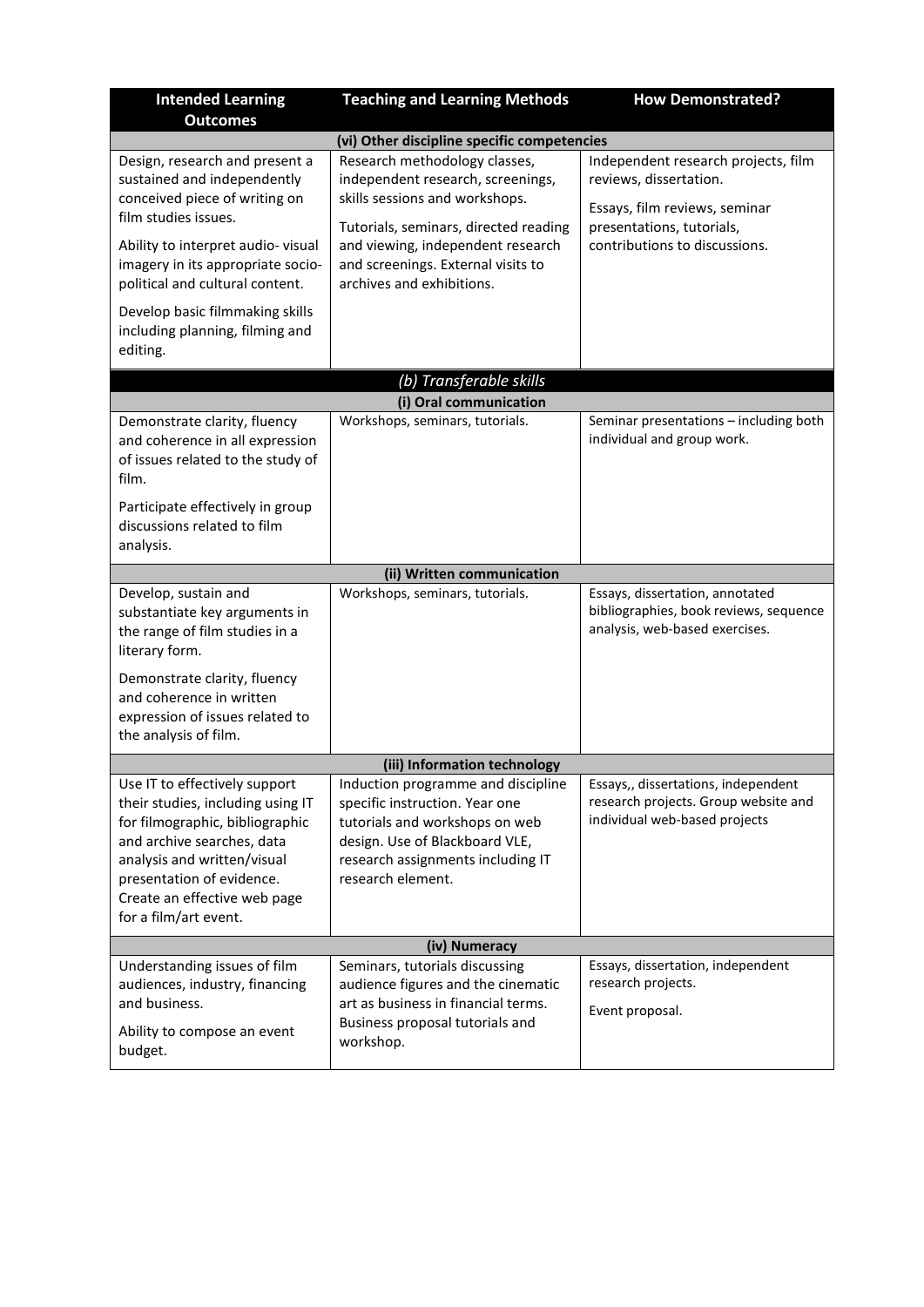| <b>Intended Learning</b>                                                                                                                                                                                 | <b>Teaching and Learning Methods</b>                                                                        | <b>How Demonstrated?</b>                                                                     |
|----------------------------------------------------------------------------------------------------------------------------------------------------------------------------------------------------------|-------------------------------------------------------------------------------------------------------------|----------------------------------------------------------------------------------------------|
| <b>Outcomes</b>                                                                                                                                                                                          |                                                                                                             |                                                                                              |
|                                                                                                                                                                                                          | (v) Team working                                                                                            |                                                                                              |
| Ability to work in groups and to<br>develop skills in group<br>management, leadership and<br>peer responsibility.                                                                                        | Seminars, practical exercises - e.g.<br>Film Production and Film and Art<br>modules.                        | Group presentations,<br>Film and art event proposal and<br>website.                          |
| Work as a team to devise an<br>event proposal and design a<br>website.                                                                                                                                   |                                                                                                             | Video project.                                                                               |
| Work as a team to produce a<br>short video.                                                                                                                                                              |                                                                                                             |                                                                                              |
|                                                                                                                                                                                                          | (vi) Problem solving                                                                                        |                                                                                              |
| Identify and address problems<br>in the range of film studies<br>employing contemporary<br>sources and secondary<br>literature.                                                                          | Lectures, seminars, directed reading,<br>workshops, tutorials, team exercises,<br>film production exercise. | Essays, dissertation, film production<br>exercise, seminar presentations, group<br>projects. |
|                                                                                                                                                                                                          | (vii) Information handling                                                                                  |                                                                                              |
| Gather and deploy evidence<br>and data to find, retrieve, sort<br>and exchange information.                                                                                                              | Tutorials, seminars, directed<br>reading, independent research, skills<br>sessions and workshops.           | Essays, independent research<br>projects.                                                    |
|                                                                                                                                                                                                          | (viii) Skills for lifelong learning                                                                         |                                                                                              |
| Demonstrate intellectual<br>independence through the<br>setting of research tasks and<br>solving problems related to film<br>studies.                                                                    | Tutorials, seminars, directed<br>reading, independent research,<br>including online research skills.        | Demonstrated throughout the<br>programme in all components.                                  |
| Demonstrate visual and critical<br>awareness, deliver powerful<br>and well-illustrated<br>presentations, demonstrate<br>computer skills, prioritise and<br>organise tasks, work together<br>with others. |                                                                                                             |                                                                                              |
| Prepare for personal education<br>and career development.                                                                                                                                                |                                                                                                             |                                                                                              |

# **Film Studies Minor**

| <b>Intended Learning</b><br><b>Outcomes</b>                                                                    | <b>Teaching and Learning Methods</b>                                                                                                                          | <b>How Demonstrated?</b>                                                      |
|----------------------------------------------------------------------------------------------------------------|---------------------------------------------------------------------------------------------------------------------------------------------------------------|-------------------------------------------------------------------------------|
|                                                                                                                | (a) Discipline specific knowledge and competencies                                                                                                            |                                                                               |
|                                                                                                                | (i) Mastery of an appropriate body of knowledge                                                                                                               |                                                                               |
| Demonstrate mastery of an<br>appropriate body of cinematic<br>material from different periods<br>and cultures. | Lectures, screenings, seminars,<br>tutorials, directed reading,<br>independent research, viewing of<br>selected cinematic texts, resource-<br>based learning. | Essays, seminar presentations,<br>contributions to discussions,<br>tutorials. |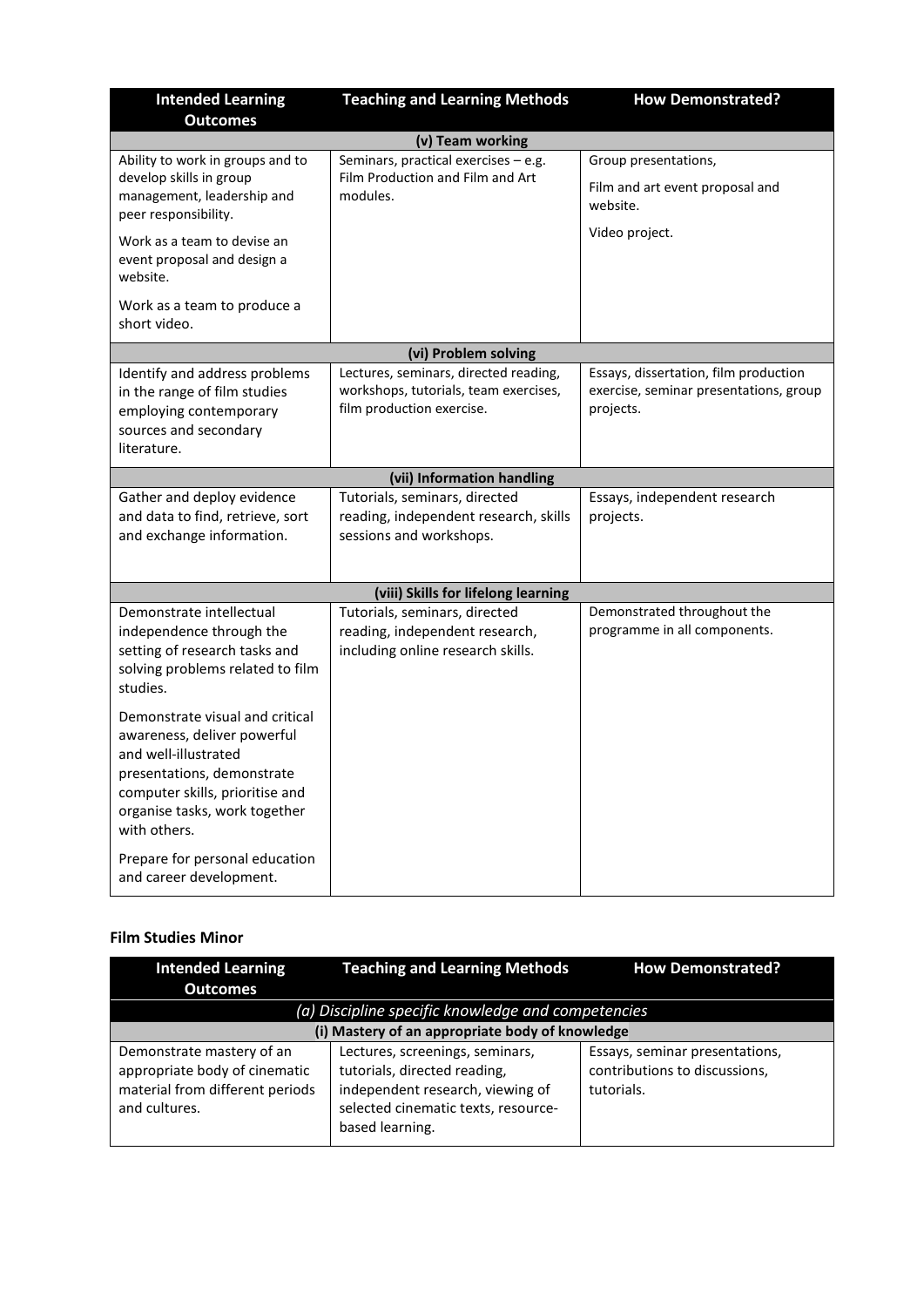| <b>Intended Learning</b>                                                                                                                                                                                                                                                                                                                                                                                                                                                                                                                                                      | <b>Teaching and Learning Methods</b>                                                                                                                                                                                                                                                  | <b>How Demonstrated?</b>                                                                                                                                   |
|-------------------------------------------------------------------------------------------------------------------------------------------------------------------------------------------------------------------------------------------------------------------------------------------------------------------------------------------------------------------------------------------------------------------------------------------------------------------------------------------------------------------------------------------------------------------------------|---------------------------------------------------------------------------------------------------------------------------------------------------------------------------------------------------------------------------------------------------------------------------------------|------------------------------------------------------------------------------------------------------------------------------------------------------------|
| <b>Outcomes</b>                                                                                                                                                                                                                                                                                                                                                                                                                                                                                                                                                               |                                                                                                                                                                                                                                                                                       |                                                                                                                                                            |
|                                                                                                                                                                                                                                                                                                                                                                                                                                                                                                                                                                               | (ii) Understanding and application of key concepts and techniques                                                                                                                                                                                                                     |                                                                                                                                                            |
| Demonstrate a broad<br>understanding of<br>transformations in media, style<br>and subject matter in moving-<br>image culture, film theory and<br>history.                                                                                                                                                                                                                                                                                                                                                                                                                     | Lectures, screenings, tutorials,<br>seminars, directed reading and<br>viewing, independent research,<br>including internet research, cinema<br>visits.                                                                                                                                | Essays, seminar presentations,<br>contributions to seminars.                                                                                               |
| Demonstrate a variety of<br>approaches to understanding,<br>constructing and interpreting<br>film and other screen media<br>texts.                                                                                                                                                                                                                                                                                                                                                                                                                                            |                                                                                                                                                                                                                                                                                       |                                                                                                                                                            |
| Demonstrate an understanding<br>of different approaches to film,<br>including aesthetic,<br>technological, institutional and<br>economic histories.                                                                                                                                                                                                                                                                                                                                                                                                                           |                                                                                                                                                                                                                                                                                       |                                                                                                                                                            |
|                                                                                                                                                                                                                                                                                                                                                                                                                                                                                                                                                                               | (iii) Critical analysis of key issues                                                                                                                                                                                                                                                 |                                                                                                                                                            |
| Demonstrate knowledge of a<br>range of theoretical approaches<br>relevant to the discipline.<br>Be able to analyse the cultural<br>significance of various<br>cinematic and other screen<br>media texts through the<br>assessment of continuity and<br>change over extended time<br>spans.<br>Reflect critically on the nature<br>of film studies as a discipline.<br>Be able to think relationally<br>between film and other visual<br>arts.<br>Present on a variety of themes<br>in the context of film studies,<br>discuss issues and develop<br>arguments in a variety of | Lectures, screenings, tutorials,<br>seminars, directed reading and<br>viewing, independent research,<br>including internet research.<br>(iv) Clear and concise presentation of material<br>Tutorials, screenings, seminars,<br>directed reading and viewing,<br>independent research. | Essays, seminar presentations,<br>contributions to seminars.<br>Essays, seminar presentations, film<br>reviews,, abstracts, formative<br>assignment plans. |
| written and oral forms.                                                                                                                                                                                                                                                                                                                                                                                                                                                                                                                                                       |                                                                                                                                                                                                                                                                                       |                                                                                                                                                            |
|                                                                                                                                                                                                                                                                                                                                                                                                                                                                                                                                                                               | (v) Critical appraisal of evidence with appropriate insight                                                                                                                                                                                                                           |                                                                                                                                                            |
| Develop and sustain arguments<br>using the range of theories<br>available to film studies,<br>formulating appropriate<br>questions and utilising<br>evidence.<br>Read, analyse and reflect<br>critically and contextually upon<br>cinematic texts and other<br>source material.                                                                                                                                                                                                                                                                                               | Lectures, seminars, directed reading,<br>tutorials, independent research.                                                                                                                                                                                                             | Essays, seminar presentations,<br>contributions to seminars,<br>independent research exercises.                                                            |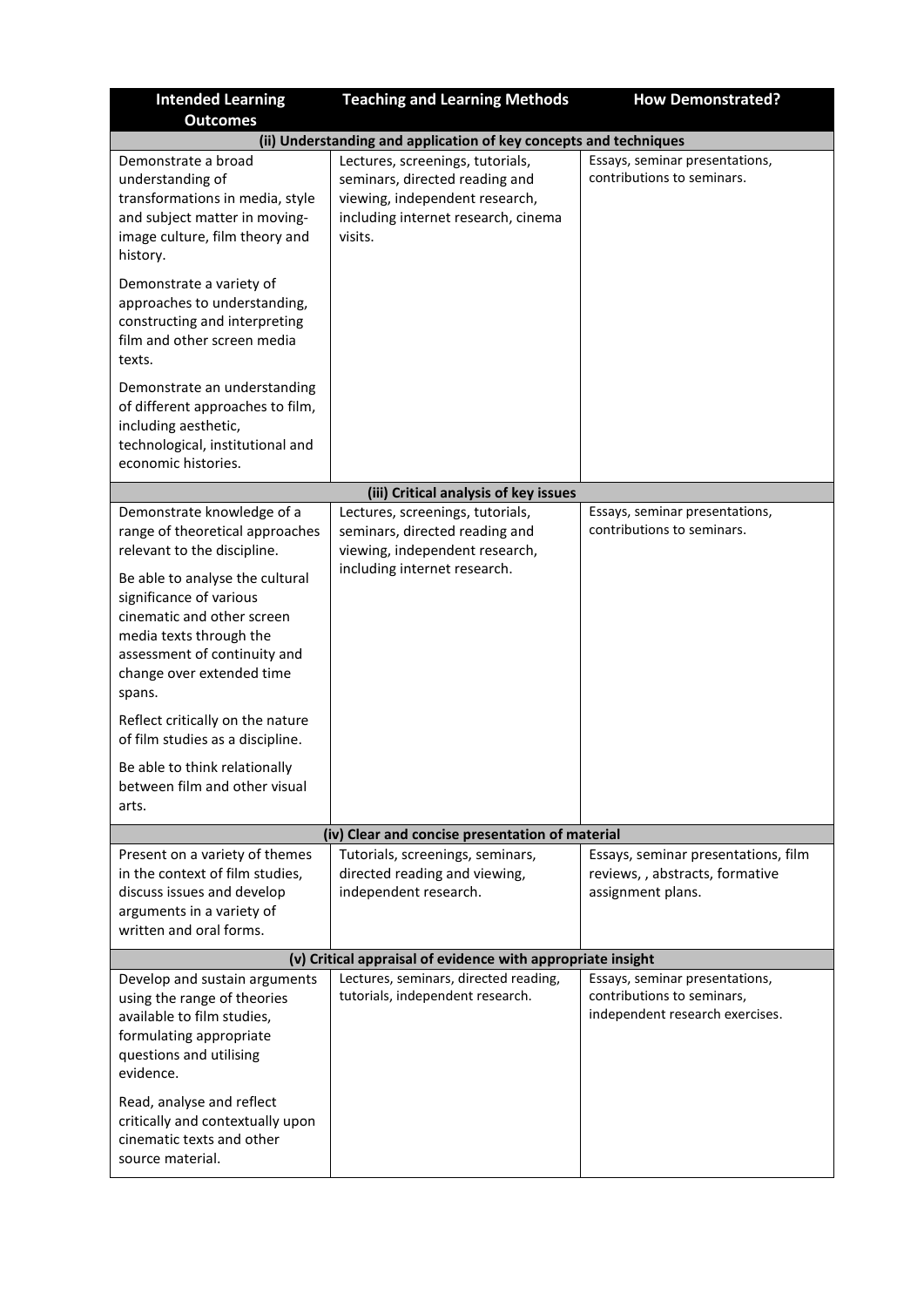| <b>Intended Learning</b><br><b>Outcomes</b>                                                                                                                                                     | <b>Teaching and Learning Methods</b>                                                              | <b>How Demonstrated?</b>                                                                    |
|-------------------------------------------------------------------------------------------------------------------------------------------------------------------------------------------------|---------------------------------------------------------------------------------------------------|---------------------------------------------------------------------------------------------|
|                                                                                                                                                                                                 | (vi) Other discipline specific competencies                                                       |                                                                                             |
| Ability to interpret audio-visual<br>imagery in its appropriate socio-<br>political and cultural content.                                                                                       | Tutorials, seminars, directed reading<br>and viewing, independent research<br>and screenings.     | Essays, film reviews, seminar<br>presentations, tutorials,<br>contributions to discussions. |
|                                                                                                                                                                                                 | (b) Transferable skills                                                                           |                                                                                             |
|                                                                                                                                                                                                 | (i) Oral communication                                                                            |                                                                                             |
| Demonstrate clarity, fluency<br>and coherence in all expression<br>of issues related to the study of<br>film.                                                                                   | Workshops, seminars, tutorials.                                                                   | Seminar presentations.                                                                      |
| Participate effectively in group<br>discussions related to film<br>analysis.                                                                                                                    |                                                                                                   |                                                                                             |
|                                                                                                                                                                                                 | (ii) Written communication                                                                        |                                                                                             |
| Develop, sustain and<br>substantiate key arguments in<br>the range of film studies in a<br>literary form.                                                                                       | Workshops, seminars, tutorials.                                                                   | Essays.                                                                                     |
| Demonstrate clarity, fluency<br>and coherence in written<br>expression of issues related to<br>the analysis of film.                                                                            |                                                                                                   |                                                                                             |
|                                                                                                                                                                                                 | (iii) Information technology                                                                      |                                                                                             |
| Use IT to effectively support<br>their studies, including using IT<br>for filmographic, bibliographic<br>and archive searches, data<br>analysis and written/visual<br>presentation of evidence. | Use of Blackboard VLE, research<br>assignments including IT research<br>element.                  | Essays,                                                                                     |
|                                                                                                                                                                                                 | (iv) Numeracy                                                                                     |                                                                                             |
| N/A                                                                                                                                                                                             | N/A                                                                                               | N/A                                                                                         |
|                                                                                                                                                                                                 | (v) Team working                                                                                  |                                                                                             |
| Ability to work in groups and to<br>develop skills in group<br>management, leadership and<br>peer responsibility.                                                                               | Seminars, practical exercises.                                                                    | Group presentations,                                                                        |
|                                                                                                                                                                                                 | (vi) Problem solving                                                                              |                                                                                             |
| Identify and address problems<br>in the range of film studies<br>employing contemporary<br>sources and secondary<br>literature.                                                                 | Lectures, seminars, directed reading,<br>workshops, tutorials, team exercises                     | Essays, seminar presentations.                                                              |
| (vii) Information handling                                                                                                                                                                      |                                                                                                   |                                                                                             |
| Identify and discuss processes<br>of film production,<br>consumption and reception                                                                                                              | Tutorials, seminars, directed<br>reading, independent research, skills<br>sessions and workshops. | Essays, independent research<br>projects.                                                   |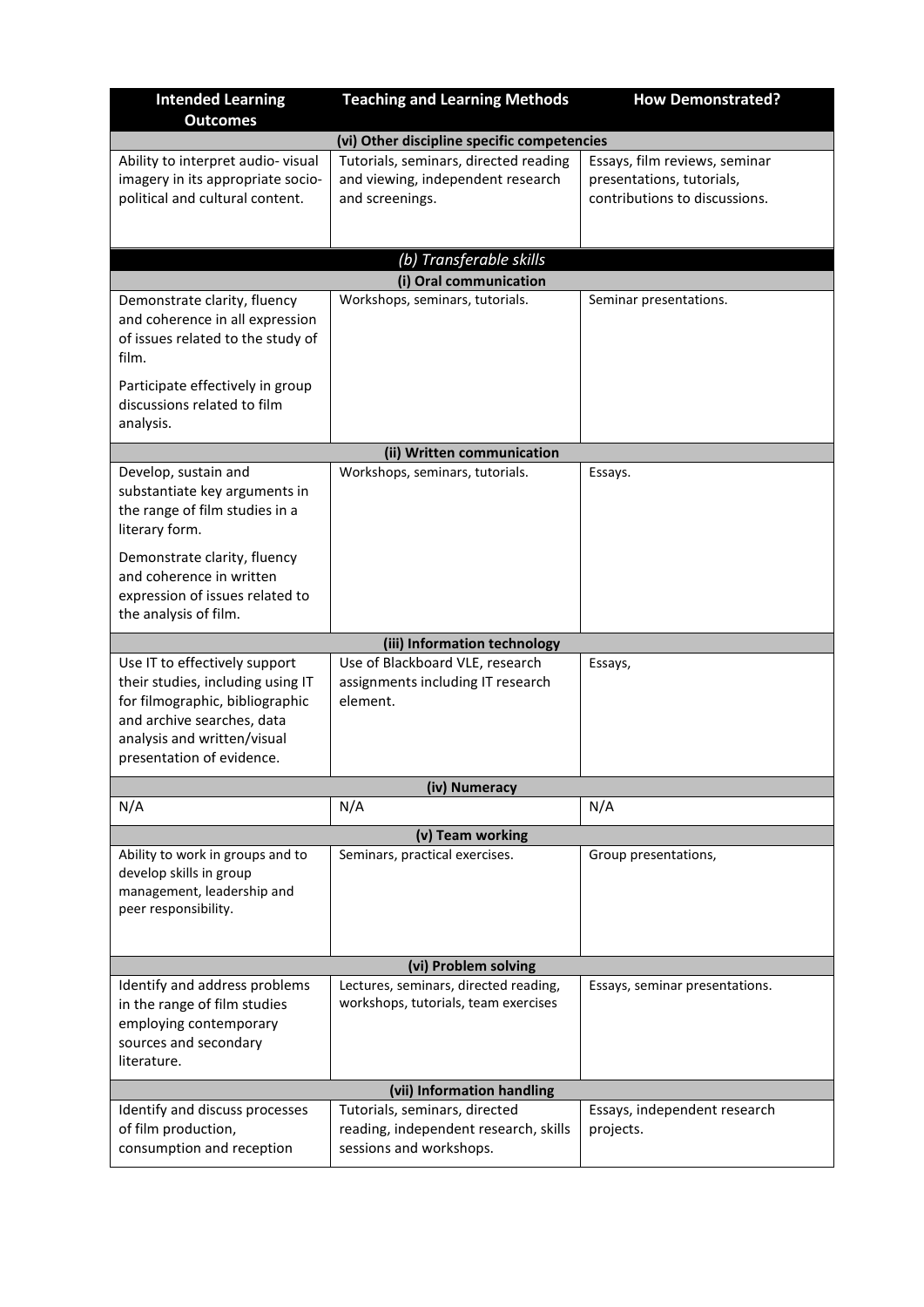| <b>Intended Learning</b><br><b>Outcomes</b>                                                                                                                                                              | <b>Teaching and Learning Methods</b>                                                                 | <b>How Demonstrated?</b>                                    |
|----------------------------------------------------------------------------------------------------------------------------------------------------------------------------------------------------------|------------------------------------------------------------------------------------------------------|-------------------------------------------------------------|
|                                                                                                                                                                                                          | (viii) Skills for lifelong learning                                                                  |                                                             |
| Demonstrate intellectual<br>independence through the<br>setting of research tasks and<br>solving problems related to film<br>studies.                                                                    | Tutorials, seminars, directed<br>reading, independent research,<br>including online research skills. | Demonstrated throughout the<br>programme in all components. |
| Demonstrate visual and critical<br>awareness, deliver powerful<br>and well-illustrated<br>presentations, demonstrate<br>computer skills, prioritise and<br>organise tasks, work together<br>with others. |                                                                                                      |                                                             |
| Prepare for personal education<br>and career development.                                                                                                                                                |                                                                                                      |                                                             |

## **10. Excluded Combinations and course transfers**

- **a) Excluded combinations** Film Major and Film Minor/ American Literature and Culture Minor – overlap in modules
- **b) Course transfers** No requirements

## **11. Progression points:**

In accordance with [Senate Regulation 5: Regulations governing undergraduate programmes of study,](https://www2.le.ac.uk/offices/sas2/regulations/documents/senatereg5-undergraduates) in cases where a student has failed to meet a requirement to progress he or she will be required to withdraw from the course.

Students on the four-year variant of this degree programme must have no more than 30 credits outstanding before entering their third year (year abroad).

Students on the four-year variant of this degree programme must have no more than 30 credits of year two modules outstanding before entering their final year. A student who does not achieve the threshold level will normally be required to transfer to the three-year variant of this programme, but will be considered by a progression board on a case-by-case basis prior to entering the final year of their studies.

## **12. Scheme of Assessment**

This programme follows the University's regulations governing undergraduate programmes: <http://www2.le.ac.uk/offices/sas2/regulations/documents/senatereg5-undergraduates>

### **13. Special features:**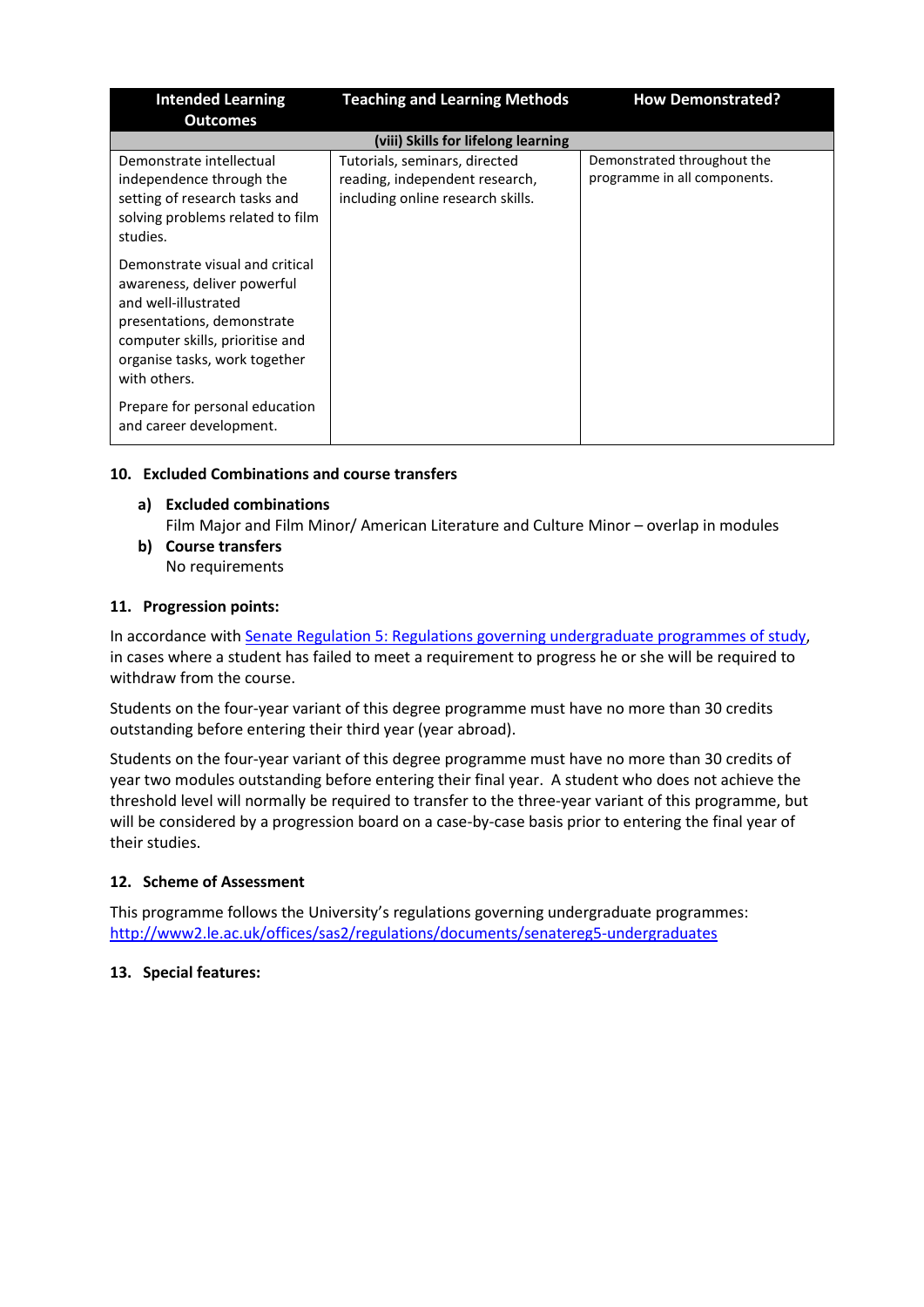- This is the one of the only a few film programmes in the UK that benefit from the close collaboration with History of Art colleagues and their teaching and research expertise.
- The programme also benefits from being based in the School of Arts, allowing for collaboration with colleagues in English and Modern Languages.
- Opportunities to learn and understand theoretical and historical aspects of the cinematic art in a thriving research environment.
- An introductory course in film production, which provides the elements of basic literacy for those who decide to pursue careers in filmmaking.
- The possibility, after satisfactory completion of the first year, to transfer to the BA Film Studies (European Union), a Four year degree course, which entails a year's study abroad.

## **14. Indications of programme quality**

The programme has received consistently positive reports from external examiners. In her 2015/16 report, our external examiner wrote that the 'Film programme, which I had pleasure to assess for four years, is well designed, offering a wide range of modules and a clear progression from the second to third year.'

## **15. External Examiner(s) reports**

The details of the External Examiner(s) for this programme and the most recent External Examiners' reports for this programme can be foun[d here.](https://exampapers.le.ac.uk/xmlui/)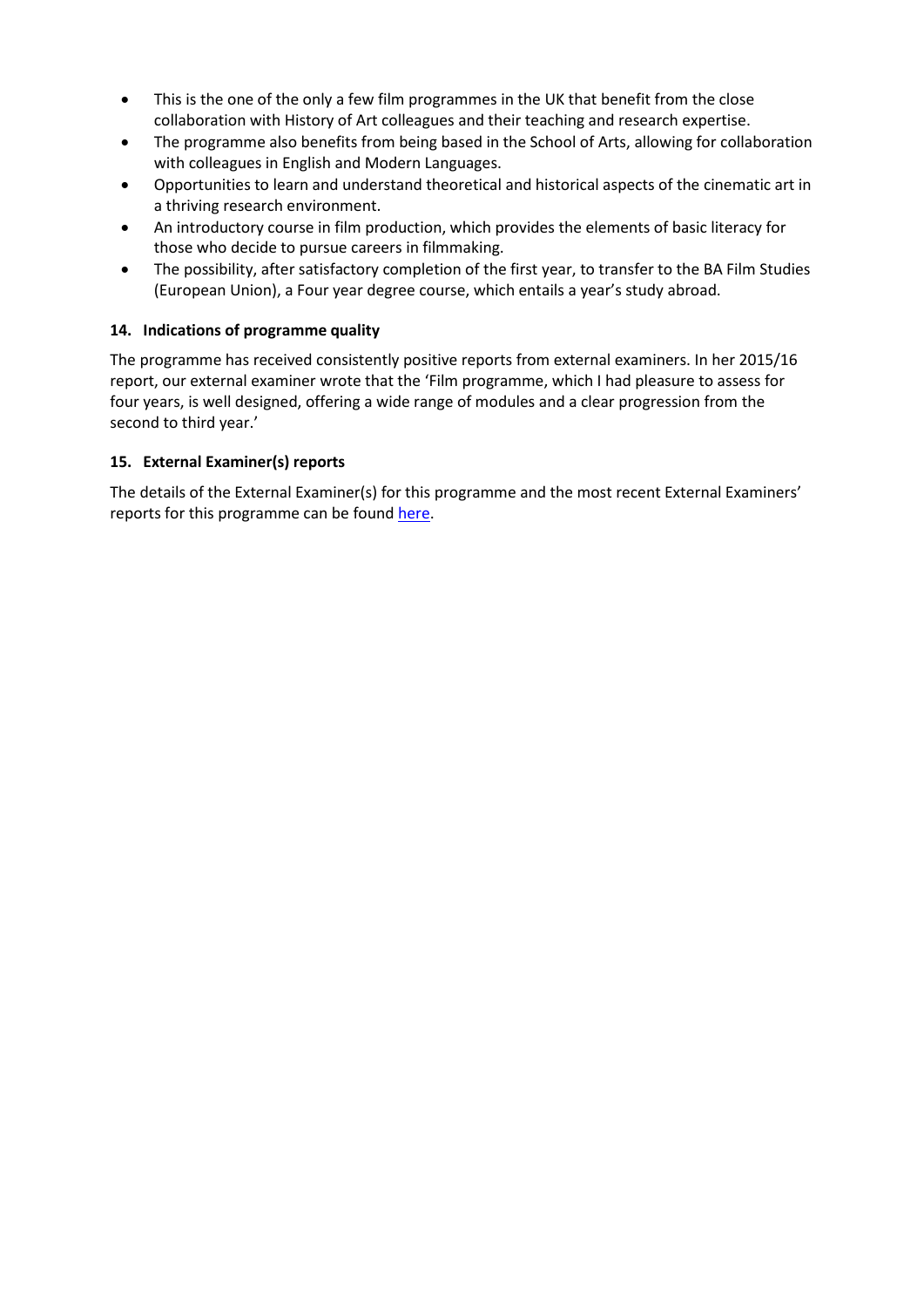**Appendix 1: Programme structure (programme regulations)**

BA FILM STUDIES

FIRST YEAR MODULES

#### SEMESTER 1

| HA1007 | <b>Reading Film</b>            |                | 15 |
|--------|--------------------------------|----------------|----|
| HA1004 | <b>Studying Film</b>           |                | 15 |
| HA1201 | Introduction to Film History I |                | 15 |
| HA1005 | <b>Reading Television</b>      |                | 15 |
|        |                                | Semester Total | 60 |

#### SEMESTER 2

| HA1324 | American Film and Visual Culture               | 30 |
|--------|------------------------------------------------|----|
| HA1115 | Film and Art: Academic Study and the Workplace | 15 |
| HA1202 | Introduction to Film History II                | 15 |
|        | Semester Total                                 | 60 |

# SECOND YEAR MODULES

#### SEMESTER 1

| HA2330 | Researching World Cinemas       |                | 30 |
|--------|---------------------------------|----------------|----|
| HA2429 | <b>Film Production</b>          |                | 15 |
| HA2433 | Film, Reception and Consumption |                | 15 |
|        |                                 | Semester Total | 60 |

## SEMESTER 2

| HA2334 | Documentary Film and Television | 30 |
|--------|---------------------------------|----|
| HA2114 | Realism and Cinema              | 15 |
| EN2060 | Concepts in Criticism           | 15 |
|        | Semester Total                  | 60 |

#### THIRD YEAR MODULES

#### SEMESTER 1

| HA3401 | <b>Dissertation</b>                                                         |  |
|--------|-----------------------------------------------------------------------------|--|
|        | Plus three 15 credit options selected from options including the following: |  |

| HA3465 | Seriality: Film, Television and Other Media | 15 |
|--------|---------------------------------------------|----|
| HA3427 | New Chinese Cinemas                         | 15 |
| HA3432 | Contemporary Hollywood                      | 15 |
| HA3438 | <b>Hitchcock and Film History</b>           | 15 |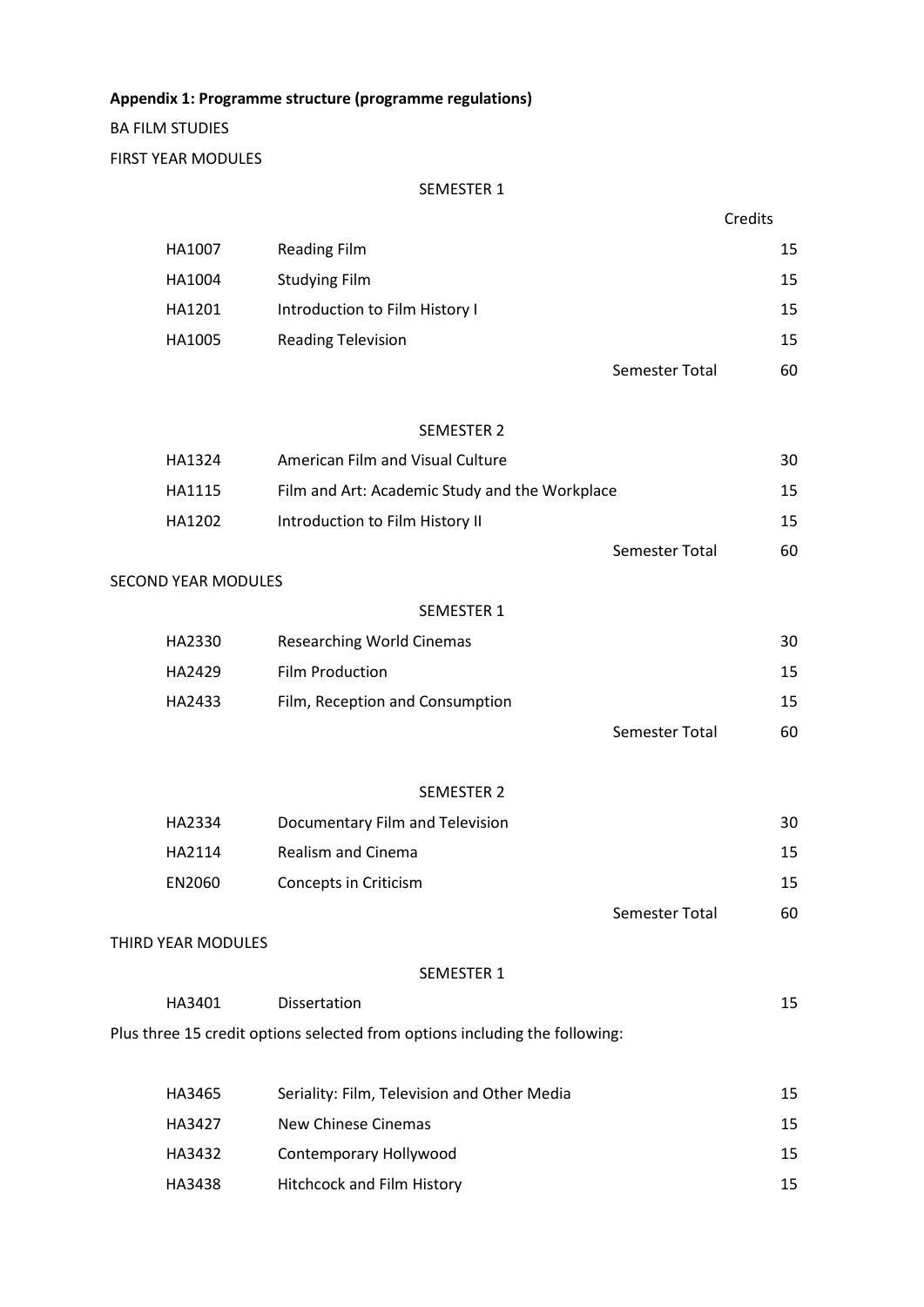|               |                                                   | <b>Semester Total</b> | 60 |
|---------------|---------------------------------------------------|-----------------------|----|
| SP3140        | <b>Cinematic Representations of Latin America</b> |                       | 15 |
| <b>IT3139</b> | <b>Postwar Italian Directors</b>                  |                       | 15 |
| HA3447        | Contemporary European Cinema                      |                       | 15 |
| HA3439        | Film and Art Journalism                           |                       | 15 |

### SEMESTER 2

|        |                                                                                    | <b>Semester Total</b> | 60 |
|--------|------------------------------------------------------------------------------------|-----------------------|----|
| SP3182 | Spanish Horror Cinema                                                              |                       | 15 |
| SP3145 | The Cinema of Luis Buñuel                                                          |                       | 15 |
| FR3140 | Norms and Margins in French Cinema                                                 |                       | 15 |
| HA3475 | Post-war British Popular Culture                                                   |                       | 15 |
| HA3436 | Stardom and Identities in Chinese and American Cinemas                             |                       | 15 |
| HA3433 | Screen Affect                                                                      |                       | 15 |
| HA3464 | Screen Gothic                                                                      |                       | 15 |
| HA3030 | Women and Cinema                                                                   |                       | 15 |
|        | Plus two approved 15 credit options selected from options including the following: |                       |    |
| HA3401 | <b>Dissertation</b>                                                                |                       | 30 |

### FILM STUDIES MAJOR

FIRST YEAR MODULES

# SEMESTER 1

Credits

| HA1007 | Reading Film                   |                | 15 |
|--------|--------------------------------|----------------|----|
| HA1004 | Studying Film                  |                | 15 |
| HA1201 | Introduction to Film History I |                | 15 |
|        |                                | Semester Total | 45 |

#### SEMESTER 2

| HA1324 | American Film and Visual Culture               |                | 30 |
|--------|------------------------------------------------|----------------|----|
| HA1115 | Film and Art: Academic Study and the Workplace |                | 15 |
|        |                                                | Semester Total | 45 |

## SECOND YEAR MODULES

### SEMESTER 1

| HA2330 | Researching World Cinemas |                | 30 |
|--------|---------------------------|----------------|----|
| HA2429 | <b>Film Production</b>    |                | 15 |
|        |                           | Semester Total | 45 |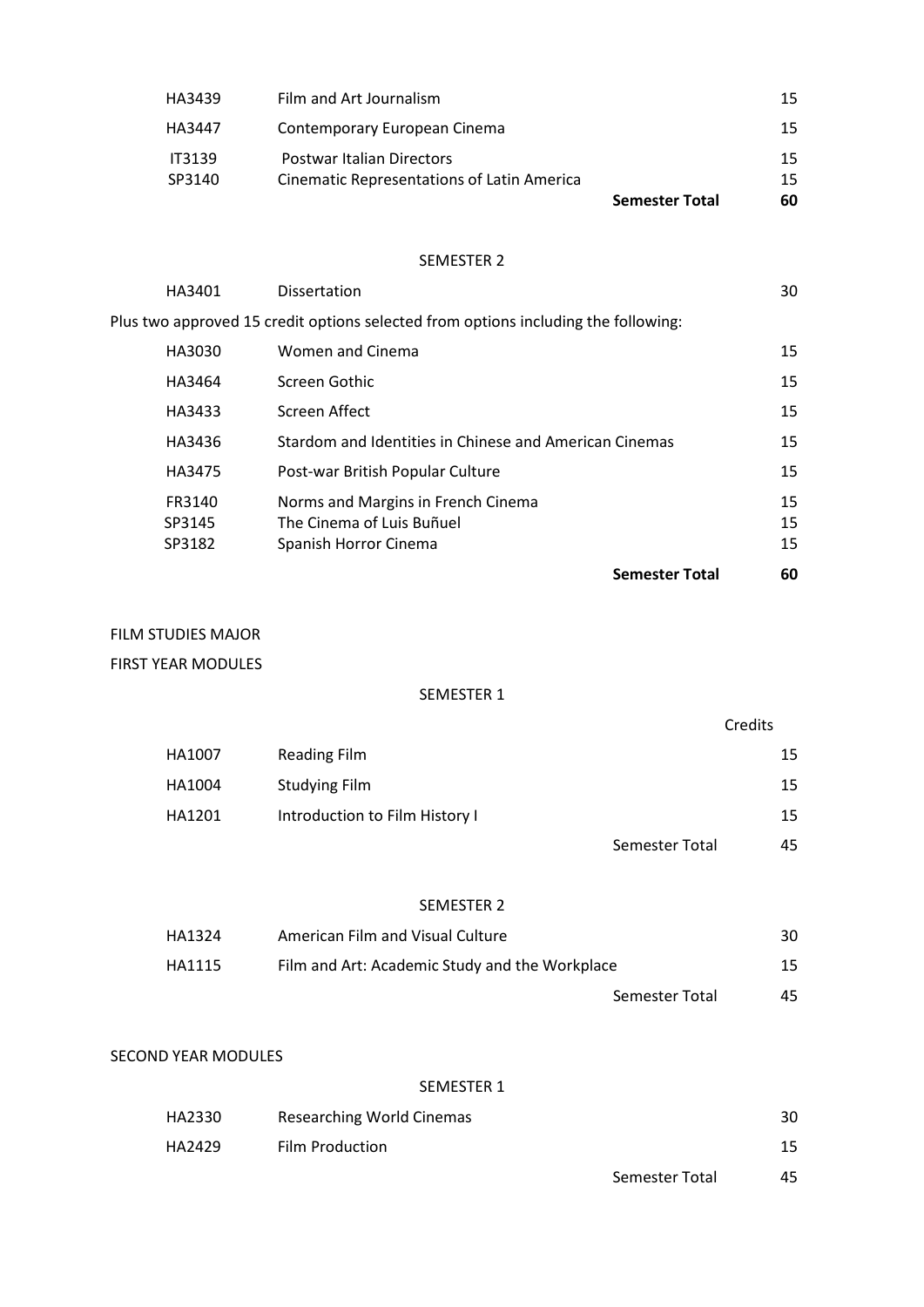## SEMESTER 2

| HA2334 | Documentary Film and Television |                | 30 |
|--------|---------------------------------|----------------|----|
| HA2114 | Realism and Cinema              |                | 15 |
|        |                                 | Semester Total | 45 |

## THIRD YEAR MODULES

#### SEMESTER 1

| HA3401 | <b>Dissertation</b>                                                       |                | 15 |
|--------|---------------------------------------------------------------------------|----------------|----|
|        | Plus two 15 credit options selected from options including the following: |                |    |
| HA3465 | Seriality: Film, Television and Other Media                               |                | 15 |
| HA3427 | New Chinese Cinemas                                                       |                | 15 |
| HA3432 | Contemporary Hollywood                                                    |                | 15 |
| HA3438 | <b>Hitchcock and Film History</b>                                         |                | 15 |
| HA3439 | Film and Art Journalism                                                   |                | 15 |
| HA3447 | Contemporary European Cinema                                              |                | 15 |
|        |                                                                           | Semester Total | 45 |
|        |                                                                           |                |    |

#### SEMESTER 2

|                                                                          |        |                                                        | <b>Semester Total</b> | 45 |
|--------------------------------------------------------------------------|--------|--------------------------------------------------------|-----------------------|----|
|                                                                          | HA3475 | Post-war British Popular Culture                       |                       | 15 |
|                                                                          | HA3436 | Stardom and Identities in Chinese and American Cinemas |                       | 15 |
|                                                                          | HA3433 | Screen Affect                                          |                       | 15 |
|                                                                          | HA3464 | Screen Gothic                                          |                       | 15 |
|                                                                          | HA3030 | Women and Cinema                                       |                       | 15 |
| Plus one 15 credit option selected from options including the following: |        |                                                        |                       |    |
|                                                                          | HA3401 | Dissertation                                           |                       | 30 |

FILM STUDIES MINOR

FIRST YEAR MODULES

## SEMESTER 1

|        |                                  | Credits               |    |
|--------|----------------------------------|-----------------------|----|
| HA1007 | <b>Reading Film</b>              |                       | 15 |
|        |                                  | <b>Semester Total</b> | 15 |
|        |                                  |                       |    |
|        | <b>SEMESTER 2</b>                |                       |    |
| HA1224 | American Film and Visual Culture |                       | 15 |
|        |                                  |                       |    |

**Semester Total 15**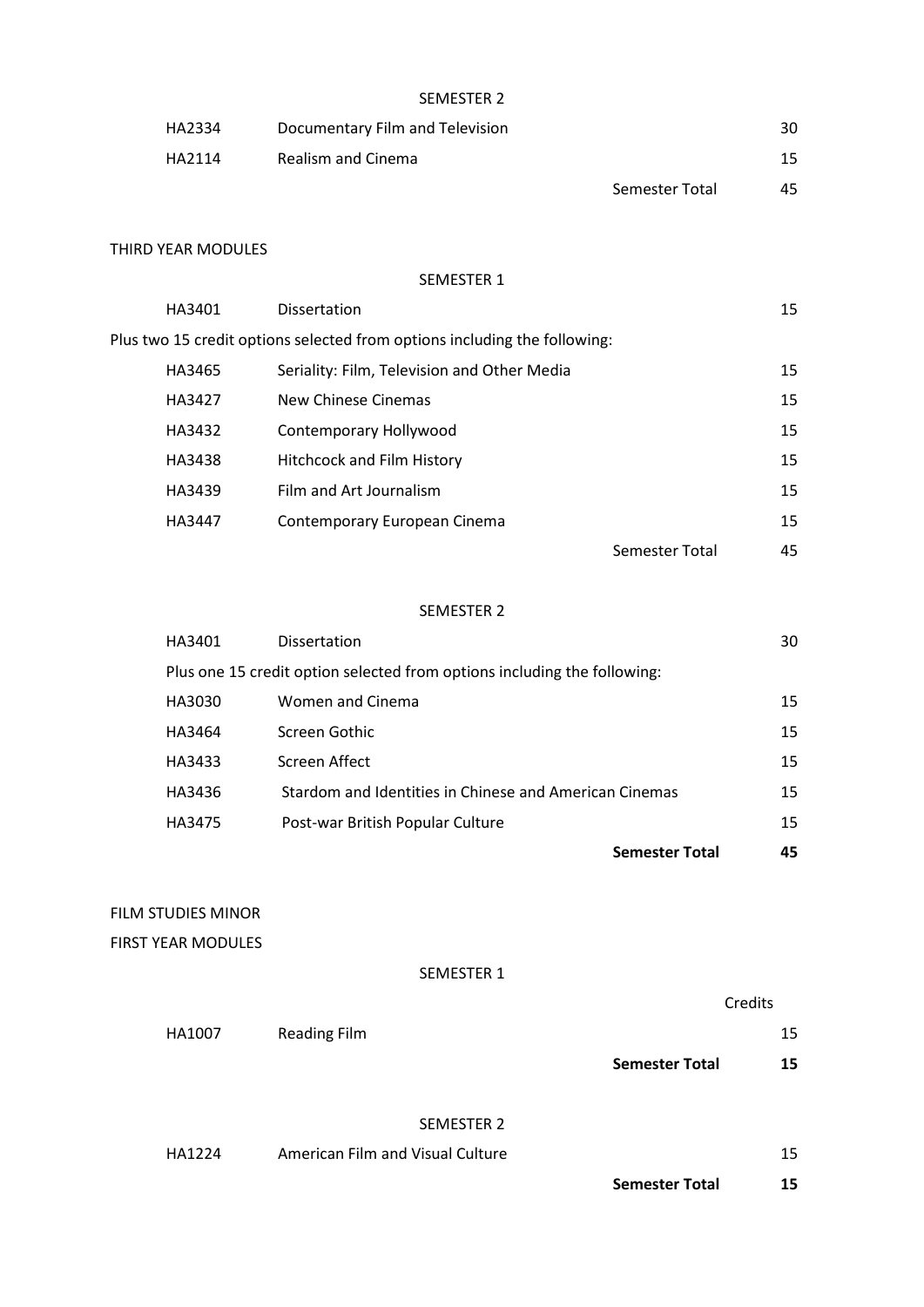SECOND YEAR MODULES

|                           | <b>SEMESTER 1</b>                                                   |                       |    |
|---------------------------|---------------------------------------------------------------------|-----------------------|----|
| HA2030                    | <b>Researching World Cinemas</b>                                    |                       | 15 |
|                           |                                                                     | <b>Semester Total</b> | 15 |
|                           |                                                                     |                       |    |
|                           | <b>SEMESTER 2</b>                                                   |                       |    |
| HA2434                    | Documentary Film and Television                                     |                       | 15 |
|                           |                                                                     | <b>Semester Total</b> | 15 |
| <b>THIRD YEAR MODULES</b> |                                                                     |                       |    |
|                           | <b>SEMESTER 1</b>                                                   |                       |    |
|                           | One 15 credit option selected from options including the following: |                       |    |
| HA3465                    | Seriality: Film, Television and Other Media                         |                       | 15 |
| HA3427                    | New Chinese Cinemas                                                 |                       | 15 |
| HA3432                    | Contemporary Hollywood                                              |                       | 15 |
| HA3438                    | Hitchcock and Film History                                          |                       | 15 |
| HA3439                    | Film and Art Journalism                                             |                       | 15 |
| HA3447                    | Contemporary European Cinema                                        |                       | 15 |
|                           |                                                                     | <b>Semester Total</b> | 15 |
|                           |                                                                     |                       |    |

#### SEMESTER 2

One 15 credit option selected from options including the following:

|        |                                                        | <b>Semester Total</b> | 15              |
|--------|--------------------------------------------------------|-----------------------|-----------------|
| HA3475 | Post-war British Popular Culture                       |                       | 15 <sub>1</sub> |
| HA3436 | Stardom and Identities in Chinese and American Cinemas |                       | 15              |
| HA3433 | Screen Affect                                          |                       | 15 <sub>1</sub> |
| HA3464 | Screen Gothic                                          |                       | 15              |
| HA3030 | Women and Cinema                                       |                       | 15              |

#### **BA FILM STUDIES WITH A YEAR ABROAD**

Students may only enter this course by transferring at the end of the first-year from the B.A. degree in Film Studies and on the recommendation of the Director of Studies for History of Art and Film. Transfer is conditional on successful completion of first-year modules.

#### **FIRST AND SECOND YEAR MODULES**

As for the first and second year modules for BA Film Studies (above).

#### **THIRD YEAR MODULES**

The third year will be spent abroad in the European Union taking approved courses in one of the